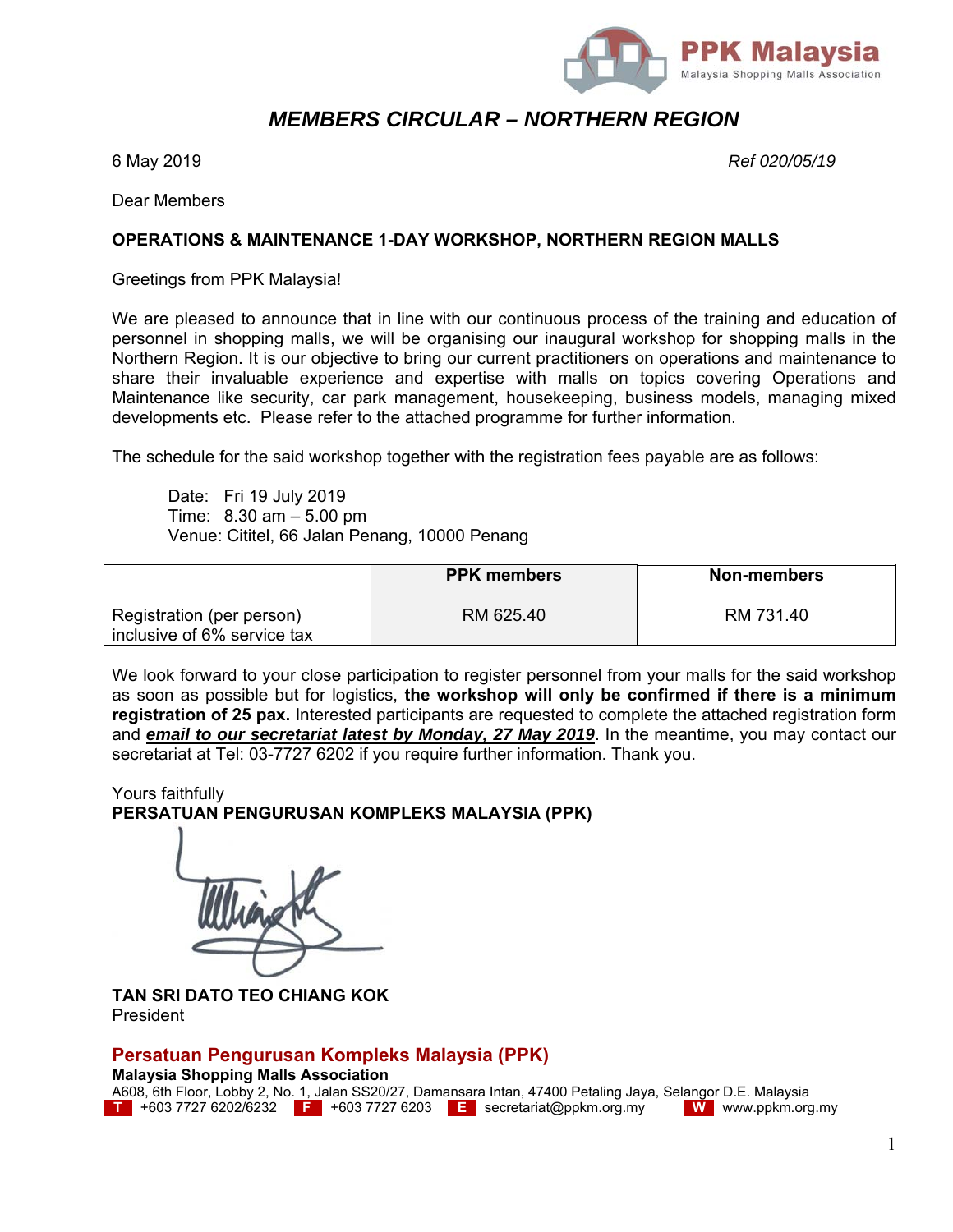Date: Fri 19 July 2019 Time: 8.30 am – 5.00 pm Venue: Cititel, 66 Jalan Penang, 10000 Penang

#### \*\*\*\*\*\*\*\*\*\*\*\*\*\*\*\*\*\*\*\*\*\*\*\*\*\*\*\*\*\*\*\*\*\*\*\*\*\*\*\*\*\*\*\*\*\*\*\*\*\*\*\*\*\*\*\*\*\*\*\*\*\*\*\*\*\*\*\*\*\*\*\*\*\*\*\*\*\*\*\*\*\*\*\*\*\*\*\*\*\*\*\*\*\*\*\*\*\*\*\*\*\*\*\*\*\*\*\*\*\*\*\*\*\*\*\*\*\*\*\*\*\*\*\*\*\*\*\*\*\*\*\*\*\*\*\*\*

# A 608, 6th Floor, Lobby 2, Block A

TO: PPK MALAYSIA Email: secretariat@ppkm.org.my

We are interested to participate in the abovementioned event and wish to register the following:

No. 1, Jalan SS20/27, Damansara Intan, 47400 Petaling Jaya

| we are interested to participate in the abovementioned event and wish to register the following.<br><b>NAMES</b> | <b>DESIGNATION</b> | <b>MOBILE NO.</b> | <b>EMAIL ADDRESS:</b> |
|------------------------------------------------------------------------------------------------------------------|--------------------|-------------------|-----------------------|
|                                                                                                                  |                    |                   |                       |
|                                                                                                                  |                    |                   |                       |
| Name of Organisation/<br>Shopping Centre/Building:                                                               |                    |                   |                       |
| Address:                                                                                                         |                    |                   |                       |
|                                                                                                                  |                    |                   |                       |
|                                                                                                                  |                    |                   |                       |
| Name of Contact personnel:                                                                                       |                    |                   |                       |
| Email of Contact personnel:                                                                                      |                    |                   |                       |
| Tel. No. of contact personnel:                                                                                   |                    |                   |                       |

Enclosed please find our payment amounting to RM …………payable to PERSATUAN PENGURUSAN KOMPLEKS MALAYSIA (PPK) via cheque No. ……………dated ………………..for ….. persons. Thank you.

*NOTE: In the event you have registered for same and are unable to attend, kindly send a representative otherwise the registration fee will still be chargeable to you*.

Yours faithfully

Name : Date : Company Stamp:

#### *IMPORTANT NOTES:*

- **The workshop will only be confirmed if there is a minimum registration of 25 pax**
- *PLEASE EMAIL THIS FORM TO secretariat@ppkm.org.my LATEST BY MONDAY, 27 MAY 2019*
- **PAYMENT DETAILS:** You may directly bank into our CIMB Account Number: CIMB 80-0263685-0 and email the bank-in slip to secretariat@ppkm.org.my to confirm your seat